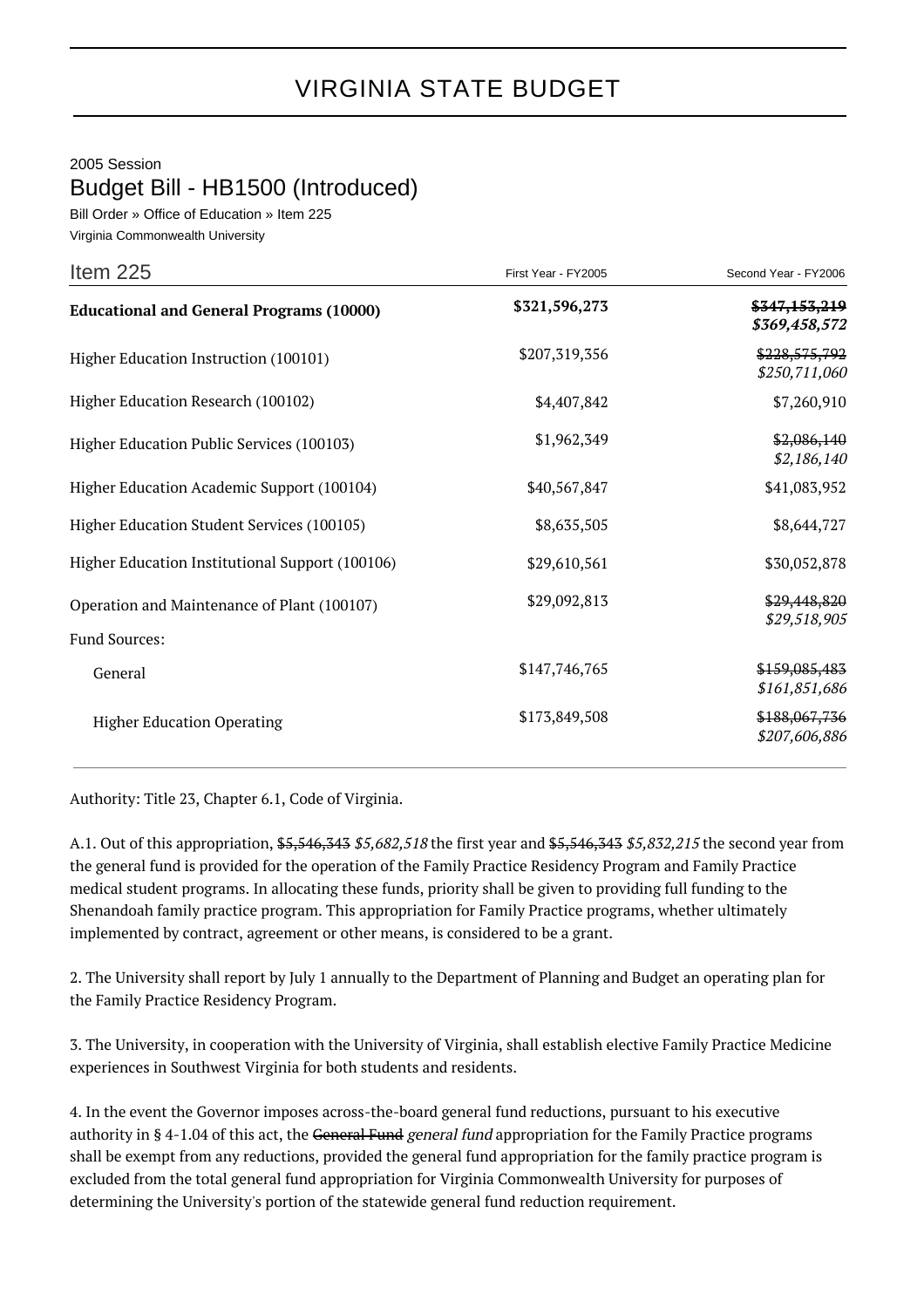B. Out of this appropriation, an amount not to exceed \$500,000 the first year and \$500,000 the second year is designated from the general fund for outreach and continuing education programs of the Massey Cancer Center.

C. Out of this appropriation an amount estimated at \$388,468 from the general fund and \$168,533 from nongeneral funds the first year and \$388,468 from the general fund and \$168,533 from nongeneral funds the second year is designated for the educational telecommunications project to provide graduate engineering education, subject to a plan approved by the State Council of Higher Education for Virginia.

D. Out of this appropriation, \$30,000 the first year and \$30,000 the second year shall be expended from the general fund to provide financial support to Virginia resident students during the medical school phase of their MD/PhD program.

E. Out of this appropriation, not less than \$262,500 from the general fund the first year and \$262,500 from the general fund the second year is designated for the Virginia Center on Aging.

F.1. Out of this appropriation, \$798,919 from the general fund and at least \$352,269 from nongeneral funds the first year and \$798,919 from the general fund and at least \$352,269 from nongeneral funds the second year is designated for the "generalist initiative" to sustain the successful increase in generalist output from Virginia medical schools and generalist residency training programs. Virginia Commonwealth University, in conjunction with the University of Virginia and Eastern Virginia Medical School, shall jointly collect and report the yearly outcomes of the Virginia Generalist Initiative to the Secretary of Education and the State Council of Higher Education biennially by October 1. The State Council shall report on the status of the Generalist Initiative to the House Appropriations and Senate Finance Committees at their regularly scheduled meetings in November.

2. The amounts appropriated shall be used for recruitment and admissions, curriculum enhancement and graduate medical education.

3. It is the intent of the General Assembly that the goals of the Virginia Generalist Initiative shall be as follows:

a. Based on a three year average, at least 50 percent of Virginia medical school graduates shall enter generalist residency programs.

b. Based on a three year average, at least 50 percent of Virginia generalist residency graduates shall enter generalist practice upon completion of residency training and at least 50 percent of those graduates shall practice in Virginia.

4. Further, it is the intent of the General Assembly that:

a. Generalist initiative recruitment and admissions programs shall be designed to actively recruit and retain Virginia medical students with an interest in generalist medicine from medically underserved areas of the Commonwealth; and

b. Generalist initiative education programs shall be designed to sustain educational experiences in community settings in general, and in medically underserved communities in particular, for both medical students and generalists.

c. In addition to the statistical goals specified above, the Virginia Generalist Initiative program shall be evaluated for its quality based on: 1) Virginia graduates' responses to the annual survey of the Association of American Medical Colleges (AAMC); 2) Student evaluation of the program conducted by the individual institution; and 3) Faculty and community preceptors' evaluation of the student learning and skills.

G.1. Out of this appropriation, \$2,850,000 from the general fund and at least \$2,755,500 from nongeneral funds the first year and \$2,850,000 from the general fund and at least \$2,755,500 from nongeneral funds the second year is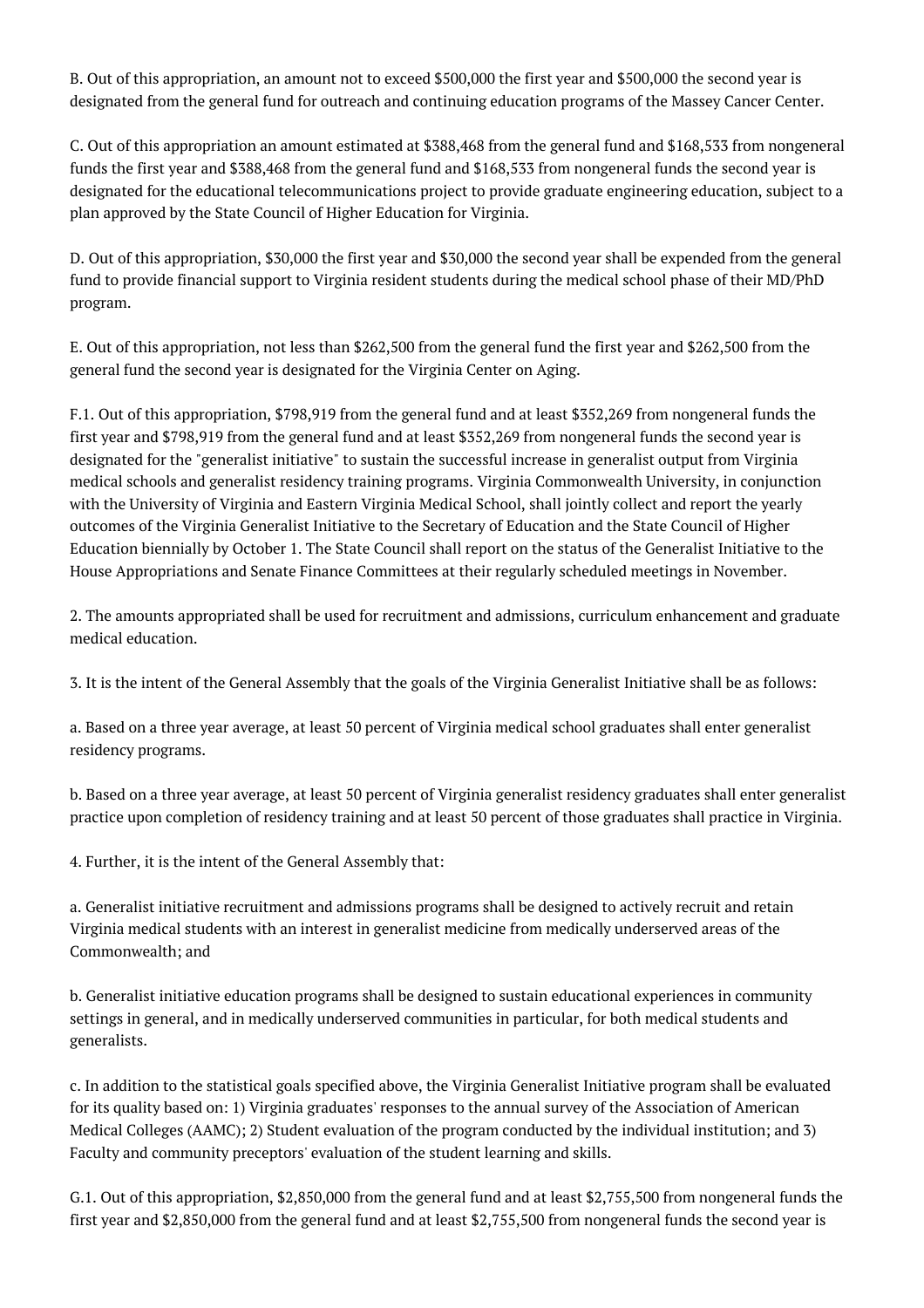designated for operating and undergraduate program support for the School of Engineering.

2. All costs for maintenance and operation of the physical plant of the new engineering school and future renovations, repairs, and improvements as they become necessary shall be financed from nongeneral funds.

H. Out of this appropriation, \$449,850 the first year and \$449,850 the second year from the general fund is provided for the continued operation and expansion of the Autism Program of Virginia. The Commonwealth Institute for Child and Family Studies shall have oversight responsibility for the program and shall retain five percent each year for administration. The balance each year shall be provided to the Autism Program of Virginia for operation and expansion of the program.

I. It is the intent of the General Assembly to assist the three Virginia medical schools as they respond to changes in the need for delivery and financing of medical education, both undergraduate and graduate.

J. Out of this appropriation, \$400,000 the first year and \$400,000 the second year from the general fund is provided in recognition of unreimbursed indigent care provided by medical school faculty separate from the care provided by the Medical College of Virginia Hospitals. These funds are in partial support of the direct cost of the firstprofessional medical education program for Virginia students. Cost study policies similar to those established in Item 218 of this act shall apply to these patients and financial transactions. The annual report required in Item 218 on financial activities and the qualification of patients shall be reported to the State Council of Higher Education and the Department of Planning and Budget.

K. Out of this appropriation, \$225,000 the first year and \$225,000 the second year from the general fund is designated for support of the Council on Economic Education.

L. Out of this appropriation, \$67,500 the first year and \$48,500 the second year from the general fund is designated for support of the Education Policy Institute.

M.1. Out of this appropriation,  $\frac{6,200,000}{6,500,000}$  the first year and  $\frac{6,500,000}{6,500,000}$  the second year from nongeneral funds is designated to support the University's branch campus in Qatar.

2. Notwithstanding § [2.2-1802](http://law.lis.virginia.gov/vacode/2.2-1802/) of the Code of Virginia, Virginia Commonwealth University is authorized to maintain a local bank account in Qatar for the purpose of receiving funds directly from sources within Qatar and other University accounts for expenditure within Qatar in connection with the VCU Qatar Campus. The local bank account is exempt from the Virginia Security for Public Deposits Act, Title 2.2, Chapter 44 of the Code of Virginia.

3. Expenditures from the local bank account will be recorded in the Commonwealth Accounting and Reporting System by Agency Transaction Vouchers, as appropriated herewith with revenue recognized as equal to the expenditures.

4. Procurements within Qatar and the surrounding Arab states may be modified to comply with local custom, laws and regulations established for the Qatar Campus. Further, Qatar citizens and other residents who are employed solely to support the Qatar Campus are not to be considered employees of the Commonwealth of Virginia. Employees hired in faculty positions and issued a contract are considered employees of the Commonwealth. The Board of Visitors of Virginia Commonwealth University is authorized to approve the specific policies and procedures related to these activities for the Qatar Campus. Prior to such approval, the University is to seek the guidance and recommendations of the Secretaries of Finance, Administration and Education.

N.1. Notwithstanding any other provisions of law, Virginia Commonwealth University is authorized to remit tuition and fees for merit scholarships for students of high academic achievement subject to the following limitations and restrictions: